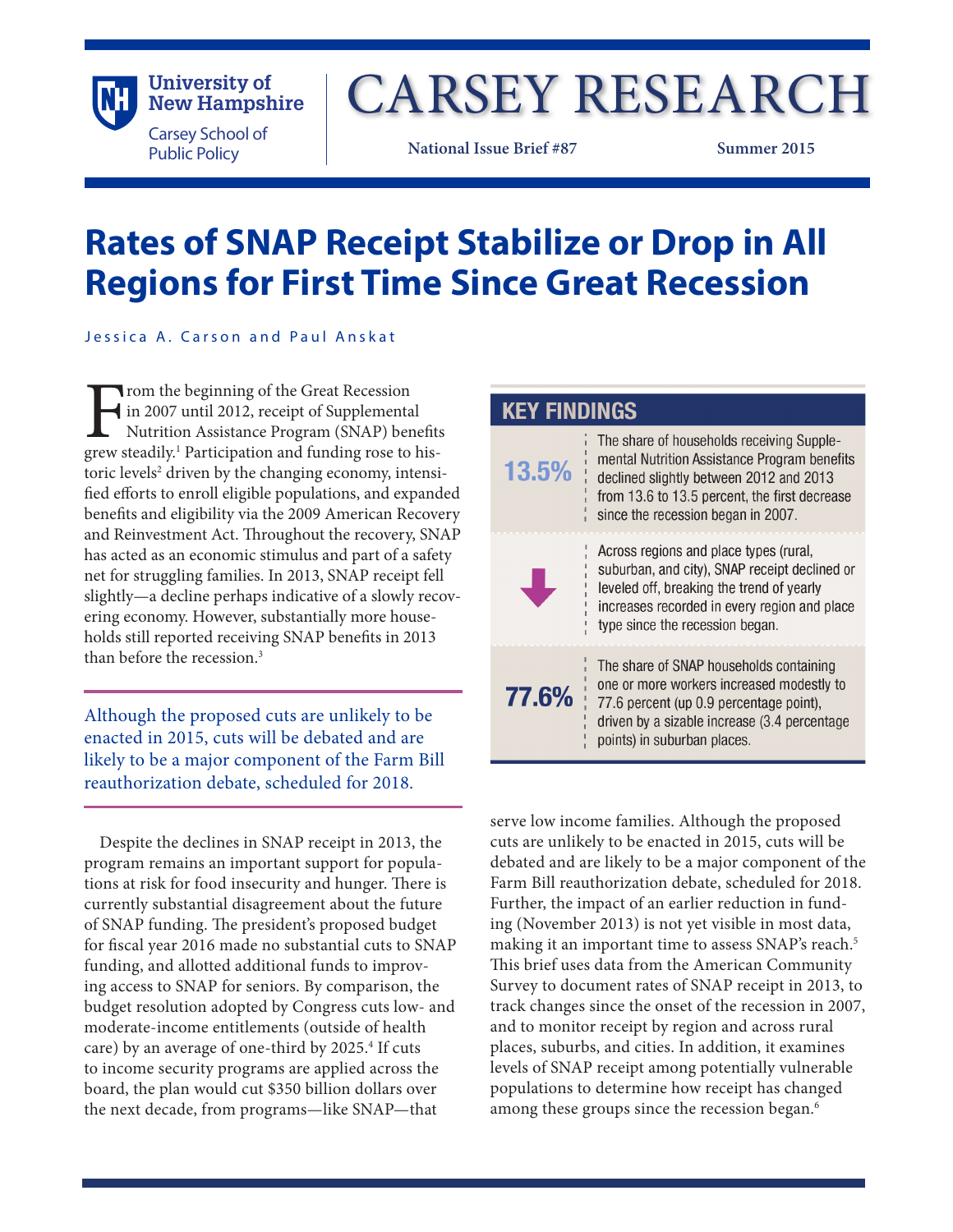### **Post-Recession Growth in SNAP Receipt Ends**

In 2013, 13.5 percent of all households reported receiving SNAP, slightly lower than 13.6 percent in 2012. From the beginning of the recession through 2012, SNAP receipt rose substantially each year in all regions of the United States and across all place types. In 2013, however, SNAP receipt did not increase in any region or place type, and instead stabilized or declined in all areas.

Though overall growth in SNAP receipt ended in 2013, many of the longer-term patterns of SNAP receipt persisted. For example, receipt was highest in cities, where 16.6 percent of households reported receipt, followed by rural places (15.9 percent), and suburbs (10.8 percent). Further, rates in all regions and place types were still substantially higher than at the recession's start in 2007 (7.7 percent nationally) or at its official end in 2009 (10.3 percent). Regionally, the South had the highest rate of SNAP receipt, at 14.8 percent of households. At the intersection of region and place type, especially high rates were found in the rural South and in cities in the Northeast and Midwest (see Figure 1).

#### FIGURE 1: PERCENT OF HOUSEHOLDS REPORTING SNAP RECEIPT, BY REGION AND PLACE TYPE, 2013



Northeast, and similar in the West and Midwest. For cities, all regional differences Note: For rural places, rates are significantly higher in the South than in other regions, followed by the Northeast. Midwest and West rates are statistically simi $ar$  ( $p$ <0.05). For suburban places, rates are highest in the South, lowest in the are statistically significant.

Source: American Community Survey, 2013 one-year estimates.

## **Single Parents Reported High Rates**  20 **of Receipt**

As SNAP receipt dropped slightly nationwide, declines were fairly evenly distributed across different types of households. Figure 2, which shows rates of SNAP receipt by householders' characteristics, indicates that rates remain especially high among single parents and 5 non-white householders.

#### RECEIPT, BY HOUSEHOLDERS' CHARACTERISTICS, 2013 FIGURE 2: PERCENT OF HOUSEHOLDS REPORTING SNAP



**Source:** American Community Survey, 2013 one-year estimates.

## 19,000 **Households SNAP Receipt Among Working**

SNAP households (51.4 percent), this share is lower than While poor households still make up more than half of line or if they meet certain age or disability conditions.<sup>8</sup> 16,500 percent of the poverty line) are sometimes eligible for poor" (that is, with gross incomes between 100 and 130 receipt is the poor.<sup>7</sup> However, households that are "near 18,000 the population most traditionally linked with SNAP in 2012 (52.0 percent). In other words, post-recession, Because SNAP is a program for low-income households, SNAP if their net monthly income is below the poverty SNAP receipt has become increasingly common among households whose income is just above the poverty line.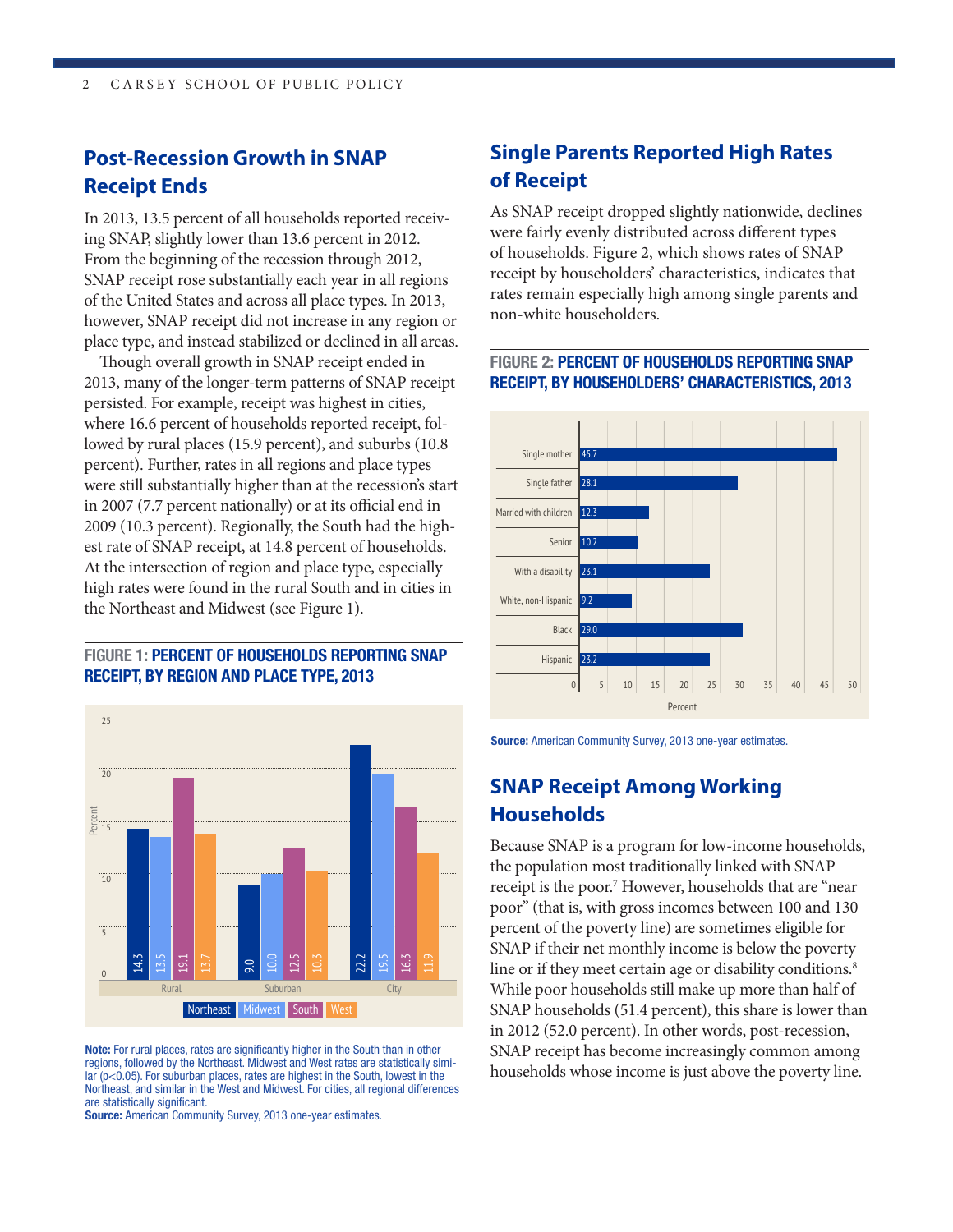Possibly related to this trend is the fact that since the recession, around three-quarters of SNAP households report having one or more workers. The share holds report having one or more workers. The share<br>hit 77.6 percent in 2013, up 0.9 percentage point over 2012. This increase was driven nearly exclusively by households in the suburbs, where the share rose to 79.6 10 percent, up 3.4 percentage points since 2012. These high shares of working households are also reflected in the median income of SNAP recipients, which is well below the national median but nevertheless nearly 17 percent (in constant dollars) higher than at the start of the recession (see Figure 3). It appears that while SNAP households have higher incomes than in earlier years, these incomes are insufficient for meeting family food needs. For instance, it is possible that the lowest income families are receiving other forms of aid (for example, subsidized housing or child care vouchers) not available to higher-earning households, which frees up more money for food purchases among lower earners, and leaves higher earners more reliant on SNAP. Indeed, the Economic Research Service found that SNAP-participating households were more likely to report very low food security than were nonparticipating households, suggesting that food insecure households more often enroll.<sup>9</sup>

#### FIGURE 3: MEDIAN HOUSEHOLD INCOME AMONG HOUSE-HOLDS REPORTING SNAP RECEIPT (2013 DOLLARS)



Note: All year-to-year changes are statistically significant (p<0.05). Source: American Community Survey, 2007–2013 one-year estimates.

Because this brief uses data collected throughout 2013, the effects of the cuts that began in November 2013 are not yet fully evident in our results. As debates continue and set the stage for reauthorization, the challenges of crafting fiscally responsible policy should be weighed carefully alongside the needs of the populations that use SNAP.

#### **Box 1: Definition of Rural, Suburban, and City**

Definitions of rural and urban vary among researchers and the sources of data they use. Data for this brief are derived from the American Community Survey, which identifies each household as being within one of several geographic components. As used here, "city" designates households in the principal city of a given metropolitan statistical area, and "suburban" includes those in metropolitan areas, but not within the principal city of that area. "Rural" consists of the addresses that are not within a metropolitan area.

#### **Endnotes**

1. Dottie Rosenbaum and Brynne Keith-Jennings, "SNAP Costs Falling, Expected to Fall Further: Trend Reflects Shrinking Caseloads and Recent Benefit Cut" (Washington, DC: Center on Budget and Policy Priorities, 2014). Retrieved January 20, 2015 (http://www.cbpp. org/cms/?fa=view&id=4054#\_ftn4); Food and Nutrition Service, "Participation and Costs, 1969–2014" (Washington, DC: United States Department of Agriculture, 2014). Retrieved January 20, 2015 (http://www.fns.usda.gov/pd/ supplemental-nutrition-assistance-program-snap).

2. Rosenbaum and Keith-Jennings, "SNAP Costs Falling." See also Randy Schnepf, "Consumers and Food Price Inflation" (Washington, DC: Congressional Research Service, 2014), 7-5700, R40545.

3. According to the Congressional Budget Office, decreases in SNAP participation tend to lag behind improvement in the economy by a few years (Congressional Budget Office, "The Supplemental Nutrition Assistance Program," 2012). Declines in 2013 adhere to that pattern in that annual unemployment rates first began to decline post-recession in 2011 (Bureau of Labor Statistics, "Seasonally Adjusted Unemployment Rate," 2014).